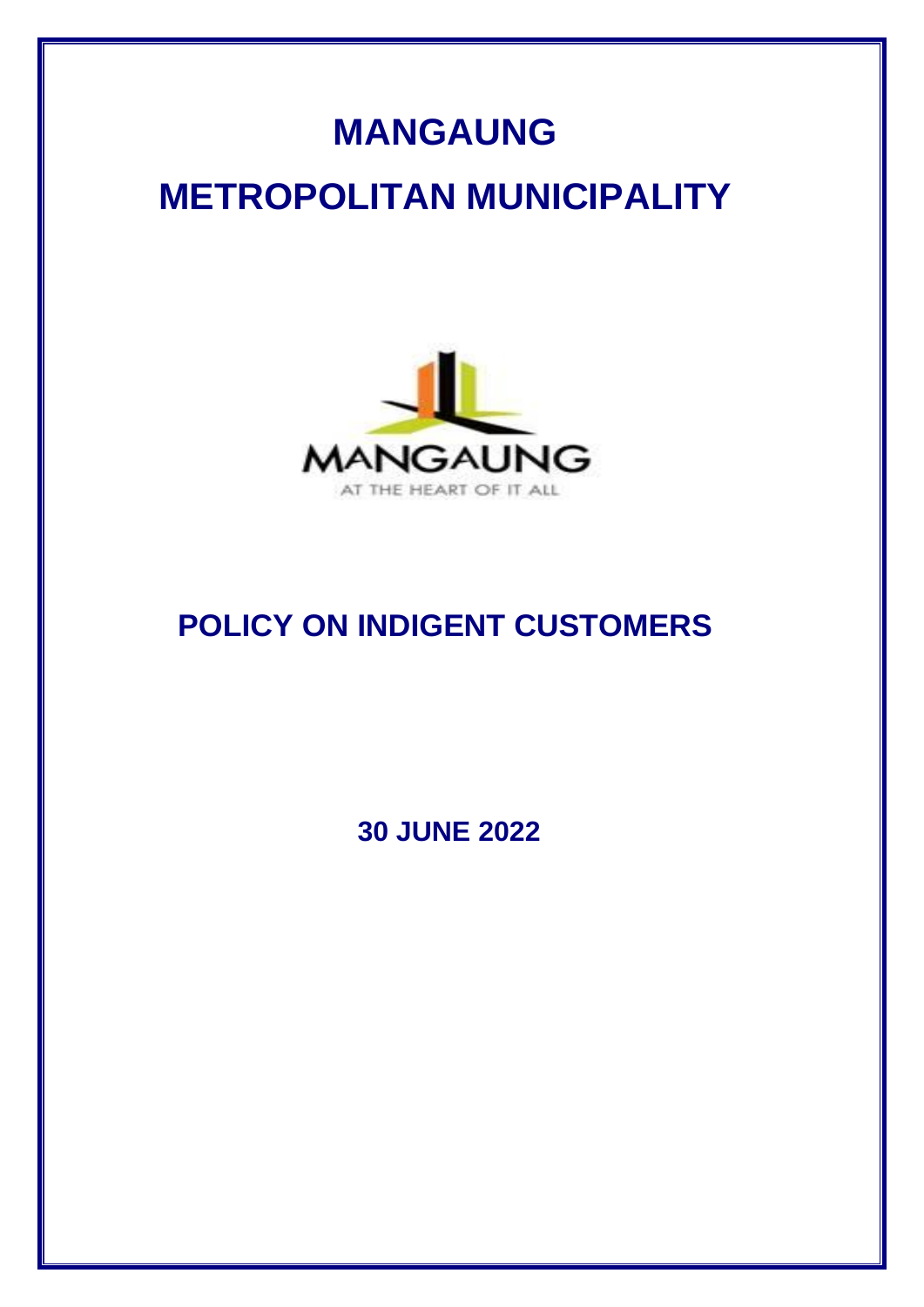

### **TABLE OF CONTENTS**

#### Page

| $\mathbf{1}$ . |  |
|----------------|--|
| 2.             |  |
| 3.             |  |
| 4.             |  |
| 5.             |  |
| 6.             |  |
| 7 <sub>1</sub> |  |
| 8.             |  |
| 9.             |  |
| 10.            |  |
| 11.            |  |
| 12.            |  |
| 13.            |  |
| 14.            |  |
| 15.            |  |
| 16.            |  |
| 17.            |  |
| 18.            |  |
| 19.            |  |
| 20.            |  |
| 21.            |  |
| 22.            |  |
| 23.            |  |
| 24.            |  |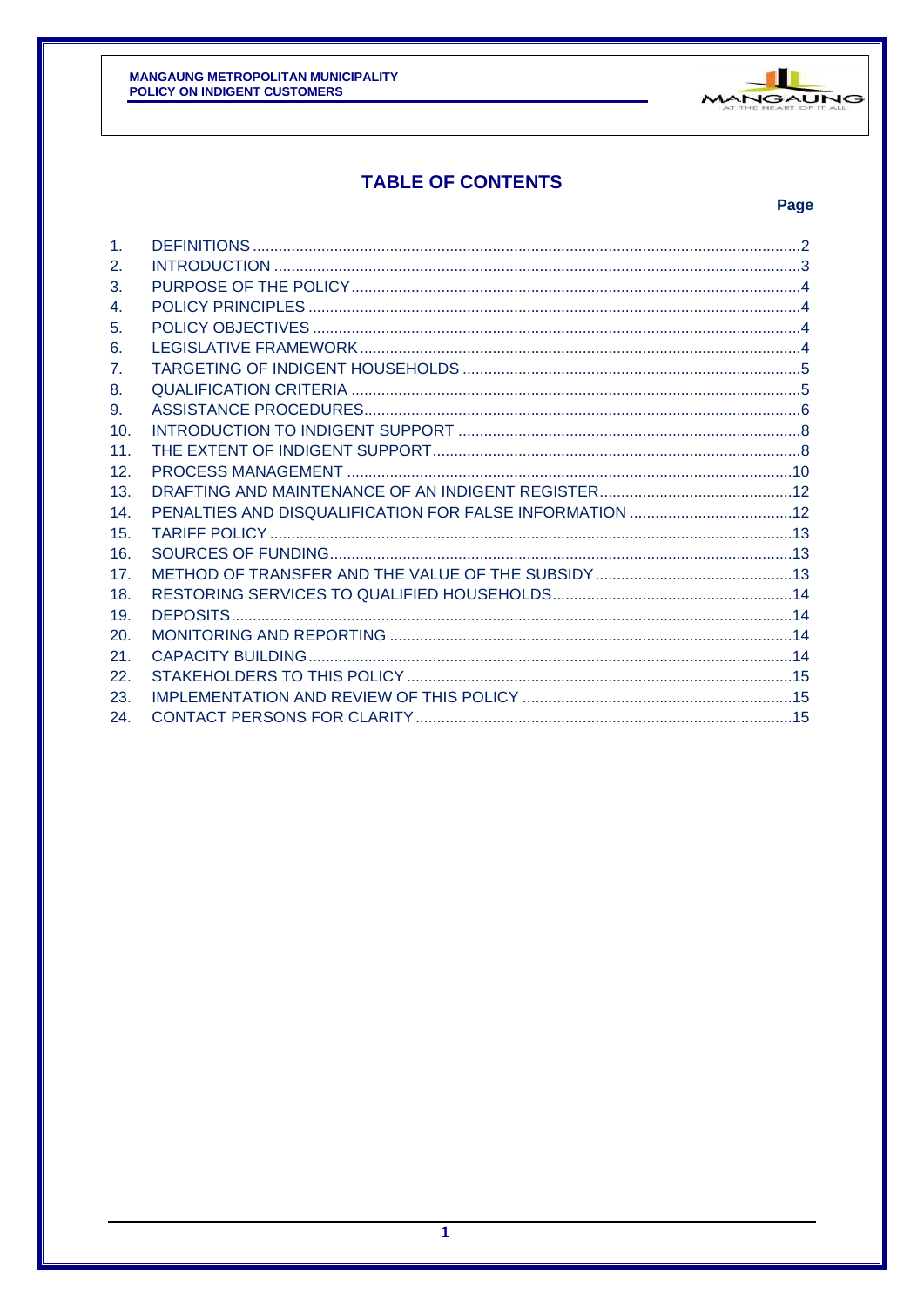

#### **MANGAUNG MUNICIPALITY POLICY ON INDIGENT CUSTOMERS**

#### <span id="page-2-0"></span>**1. DEFINITIONS**

**"Responsible Official"** an official duly authorised by the Municipality, or an employee of a service provider appointed by the Municipality, who is responsible for the following:-

- a. to ensure that applications for indigent support are received, assessed and submitted for consideration and approval;
- b. to ensure that approved applications are captured on the Financial Management System; and
- c. to ensure that information on applications are verified and that regular audits are executed.

**"household"** means a registered owner or tenant with or without children who reside on the same premises;

**"indigent"** means any household or category of households, earning a combined gross income, as determined by the Municipality annually in terms of a social and economic analysis of its area, which qualifies for rebates/remissions, support or a services subsidy; provided that child support grants are not included when calculating such household income;

"**Municipality**" means the **Mangaung Municipality**, established in terms of Section 12 of the Municipal Structures Act, 117 of 1998, and includes any political structure, political office bearer, Councillor, duly authorized agent or any employee acting in connection with this by-law by virtue of a power vested in the Municipality and delegated or sub-delegated to such political structure, political office bearer, councillor, agent or employee;

**'occupier'** means the person who controls and resides on or controls and otherwise uses immovable property, provided that:-

- a. the spouse of the owner of immovable property, which is used by such spouse or owner as a dwelling at any time, shall be deemed to be the occupier thereof;
- b. where both spouses reside on immovable property and one of them is an occupier thereof, the other shall also be deemed an occupier;

**'owner'**, in relation to immovable property, means:-

- a. the person in whom is vested the legal title thereto provided that:-
	- (i) the lessee of immovable property which is leased for a period of not less than fifty years, whether the lease is registered or not, shall be deemed to be the owner thereof; and
	- (ii) the occupier of immovable property occupied in terms of a servitude or right analogous thereto shall be deemed the owner thereof;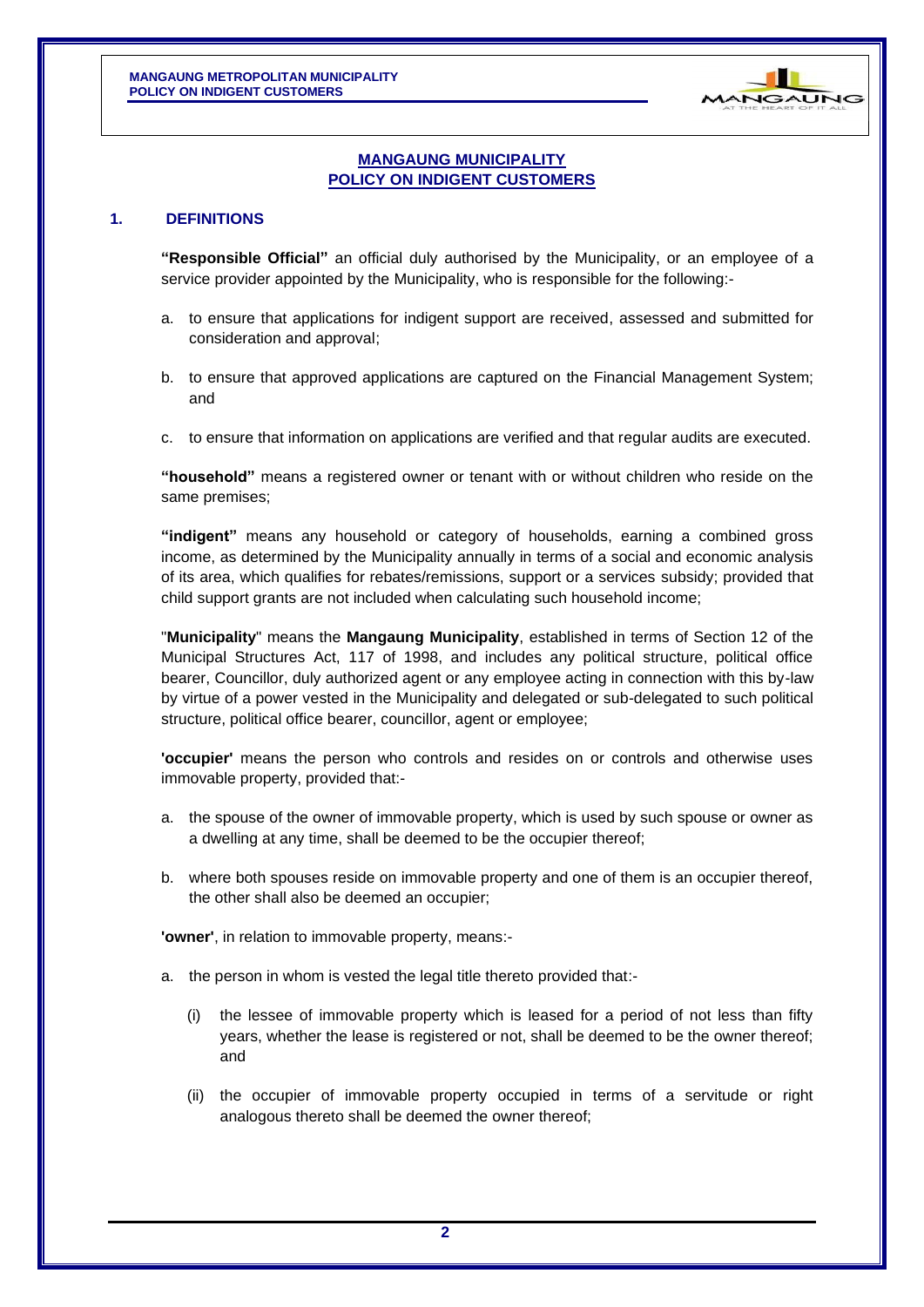

- b. if the owner is absent from the Republic or if his or her address is unknown to the Municipality, then any person who as agent or otherwise receives or is entitled to receive the rent in respect of such property;
- c. if the owner is deceased, insolvent, has assigned his or her estate for the benefit of his or her creditors, has been placed under curatorship by order of court or is a company being wound up or under judicial management, then the person in whom the administration of such property is vested as executor, administrator, trustee, assignee, curator, liquidator or judicial manager, as the case may be; OR
- d. if the Municipality is unable to determine who such person is, then the person who is entitled to the beneficial use of such property;

**'premises'** includes any piece of land, the external surface boundaries of which are delineated on:-

- a. a general plan or diagram registered in terms of the Land Survey Act, 1997 (Act No. 8 of 1997) or in terms of the Deeds Registries Act, 1937 (Act No. 47 of 1937); or
- b. a general plan registered in terms of the Sectional Titles Act, 1986 (Act No. 95 of 1986), and
- c. situated within the jurisdiction of the Municipality;

**'rates'** means any tax, duty or levy imposed on property by the Council;

#### <span id="page-3-0"></span>**2. INTRODUCTION**

- 2.1 The Municipal Council must give priority to the basic needs of the community, promote the social and economical development of the community and ensure that all residents and communities in the Municipality have access to at least the minimum level of basic municipal services in terms of Section 152(1) (b) and 153(b) of the Constitution.
- 2.2 Basic services are generally regarded to be access to electricity, access to clean water within a reasonable distance of one's dwelling, basic sanitation, solid waste removal and access to and availability of roads.
- 2.3 The Constitution recognises Local Government as a distinct sphere of Government and as such also entitles Local Government to a share of nationally raised revenue, which will enable it to perform their basic function of providing essential services to the community within their boundaries.
- 2.4 The key purpose of an indigent subsidy policy is to ensure that households with no or lower income are not denied a reasonable service, and on the contrary the Municipality is not financially burdened with non-payment of services. Provided that grants are received and funds are available, the indigent subsidy policy should remain intact.
- 2.5 To achieve the purpose it is important to set a fair threshold level, and then to provide a fair subsidy of tariffs.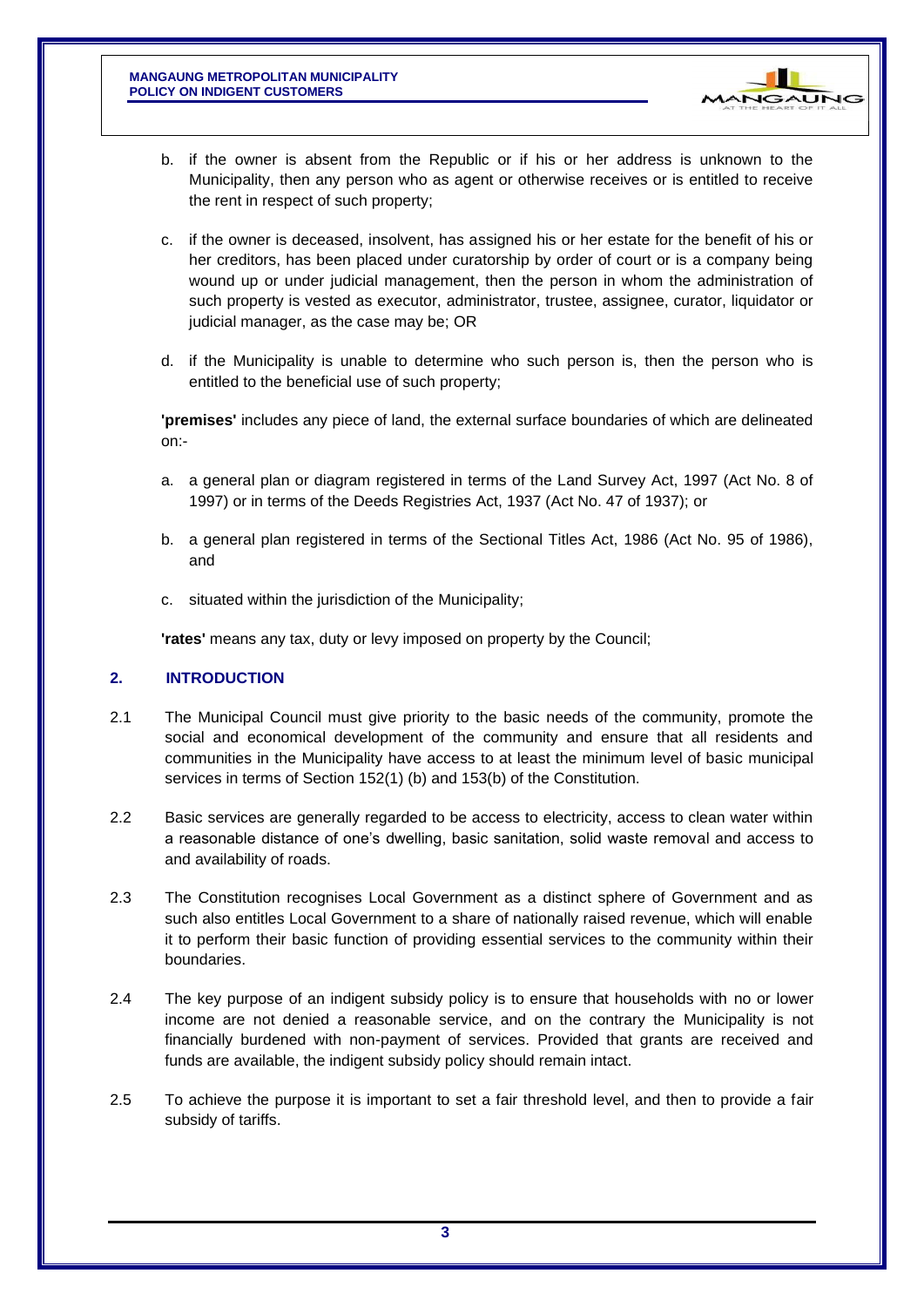

2.6 The customer, in order to qualify as an indigent, needs to complete the necessary documentation as required and agree to regulations and restrictions stipulated by Mangaung Municipality.

#### <span id="page-4-0"></span>**3. PURPOSE OF THE POLICY**

The purpose of this policy is to ensure that the subsidy scheme for indigent households forms part of the financial management system of Mangaung Municipality and to ensure that the same procedure is followed for each individual case.

#### <span id="page-4-1"></span>**4. POLICY PRINCIPLES**

- 4.1 It is against the above background that the Mangaung Municipality undertakes to promote the following principles:-
- 4.1.1 To ensure that the portion for free basic services allocated as part of the equitable share received annually will be utilised for the benefit of the poor only and not to subsidise rates and services charges of those who can afford to pay;
- 4.1.2 To link this policy with the Municipality's Integrated Development Plan (IDP), Local Economic Development (LED) initiatives and poverty alleviation programmes;
- 4.1.3 To promote an integrated approach to free basic service delivery; and
- 4.1.4 To engage the community in the development and implementation of this policy.

#### <span id="page-4-2"></span>**5. POLICY OBJECTIVES**

In support of the above principles the objectives of this policy will be to ensure the following:-

- 5.1 The provision of basic services to the community in a sustainable manner within the financial and administrative capacity of the Council;
- 5.2 The financial sustainability of free basic services through the determination of appropriate tariffs that contribute to such sustainability through cross subsidisation;
- 5.3 Establishment of a framework for the identification and management of indigent households including a socio-economic analysis and an exit strategy;
- 5.4 The provision of procedures and guidelines for the subsidisation of basic charges and the provision of free basic energy to indigent households;
- 5.5 To ensure co-operative governance with other spheres of government; and
- 5.6 To enhance the institutional and financial capacity of the Municipality to implement the policy.

#### <span id="page-4-3"></span>**6. LEGISLATIVE FRAMEWORK**

This policy is designed and implemented within the framework of the following legislation:-

6.1 The Constitution of the RSA, 1996;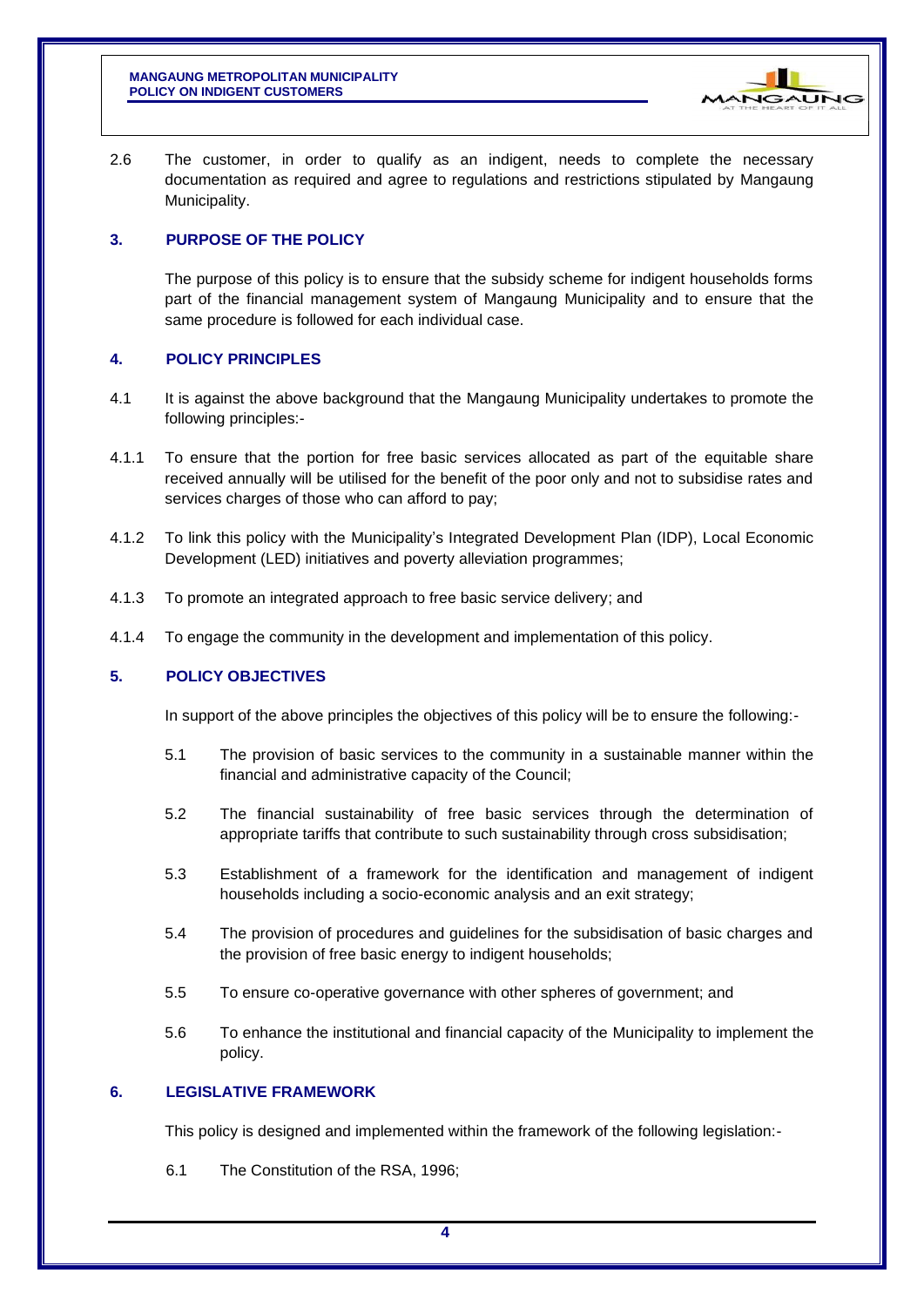

- 6.2 Local Government Municipal Systems Amendment Act, 2003, Act No 44 of 2003;
- 6.3 The Local Government Municipal Finance Management Act 2003, Act no 56 of 2003;
- 6.4 The Promotion of Administrative Justice Act, 2000, Act no 3 of 2000;
- 6.5 The Promotion of Access to Information Act,2000, Act no 2 of 2000; and
- 6.6 The Local Government Municipal Property Rates Act, 2004, Act no 6 of 2004.
- 6.7 FBS Policy, all other sectors policies
- 6.8 White Paper on Local Government

#### <span id="page-5-0"></span>**7. TARGETING OF INDIGENT HOUSEHOLDS**

7.1 The effective targeting of indigent households and the implementation of this policy will depend largely on the social analysis included in the IDP, the LED initiatives and other poverty relief programmes of the Mangaung Municipality. The socio-economic information and performance indicators contained in these documents must form the basis for the targeting of indigent households. Against the background of such socio-economic analysis, the Municipality must within its financial and institutional capacity decide which targeting approach or option should be applied.

| <b>Targeting approach</b> |                      | <b>Application</b>                                                       |  |
|---------------------------|----------------------|--------------------------------------------------------------------------|--|
|                           | 1. Service levels    | Lowest service levels normally in informal settlements and rural areas.  |  |
| 2.                        | Property value       | Applicable only to registered indigents in respect of subsidised or RDP  |  |
|                           |                      | housing to a value determined in addition to the R15 000 in terms of the |  |
|                           |                      | Property Rates Act, 2004.                                                |  |
|                           | 3. Household income  | Threshold shall be determined in terms of socio-economic analysis        |  |
|                           |                      | equalling three state pension grants per Indigent household or an        |  |
|                           |                      | amount determined by the Council from time to time.                      |  |
| 4.                        | Geographical (Zonal) | Specific areas (rural or urban) where households are regarded as poor    |  |
|                           | targeting            | irrespective of service level.                                           |  |

7.2 The Municipality may apply the following targeting methods:-

7.3 For the 2021/2022 financial year the Municipality will use household income as the targeting approach for the registration and verification of indigent customers.

#### <span id="page-5-1"></span>**8. QUALIFICATION CRITERIA**

Qualification criteria for indigent support shall be determined by the Municipality from time to time, provided that until the Mangaung Municipality determines otherwise, the following criteria shall apply:-

- 8.1 The applicant must be a resident within the Mangaung municipal area.
- 8.2 The applicant must be in possession of a valid South African identity document.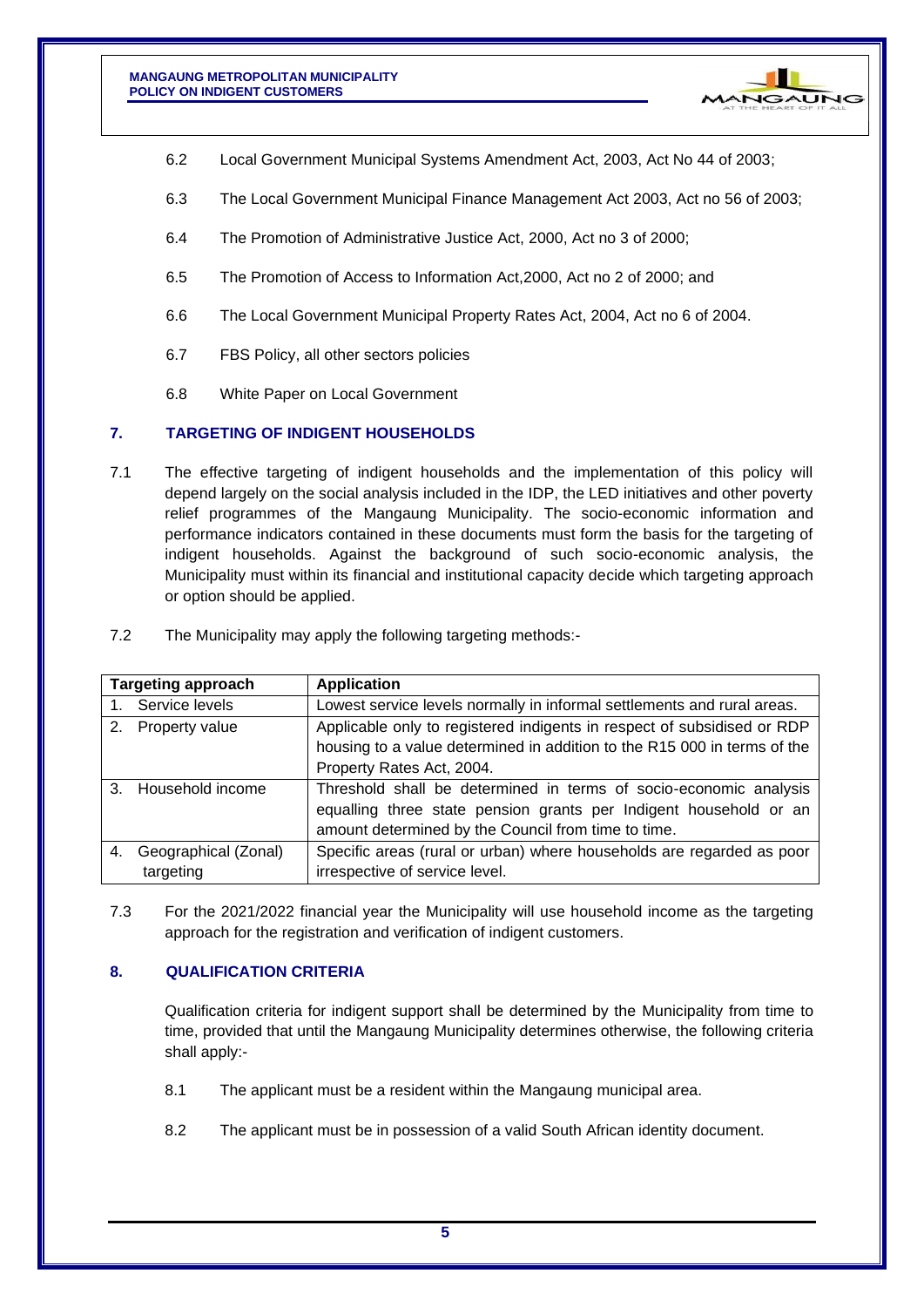**MANGAUNG METROPOLITAN MUNICIPALITY POLICY ON INDIGENT CUSTOMERS**



- 8.3 The total monthly gross income of the registered owner/ tenant and his/her spouse or life companion is not more than an amount as determined by Council from time to time. This amount will be determined at the beginning of every financial year and will be applied for the duration of that particular financial year. Currently the income amount is deemed to be less or equal to the amount received by three state pensioners as determined annually by the Minister of Finance.
- 8.4 The applicant must be the owner or tenant who receives municipal services and is registered as an account holder on the municipal financial system;
- 8.5 Any occupant or resident of the single household referred to above may not benefit in more than one property in addition to the property in respect of which indigent support is provided.
- 8.6 A tenant can only apply for the benefits in respect of the charges he/she is billed for while the landlord remains liable for all ownership related charges such as rates.
- 8.7 The current account of a deceased estate may be subsidised if the surviving spouse or dependants of the deceased who occupy the property, applies for assistance. Relevant supporting documentation need to be submitted as part of the application in order for the municipality to assist with the costs of transferring the property (e.g Housing permit, Court order or letter of Authority).
- 8.8 Child headed families will be assisted and costs of transfer of the property will be waived.
- 8.9 The applicant whose total monthly household exceed the threshold but the circumstances are such that the applicant is not able to pay for services (eg. When the applicant uses most of the monthly income towards payment of medication) may apply. Their applications will be considered by Council on merit.

#### <span id="page-6-0"></span>**9. ASSISTANCE PROCEDURES**

#### **9.1 Communication**

- 9.1.1 The Municipality must develop a communication strategy in terms of which communities will be informed and educated in order to have a clear understanding of this policy and its implementation.
- 9.1.2 Regular information dissemination and awareness campaigns must be undertaken to eliminate unrealistic expectations both in terms of qualifying for subsidy as well as service delivery in general and methods of communication may include, but will not be limited to:-
	- 9.1.2.1 Ward committees;
	- 9.1.2.2 Community Development Workers (CDW's);
	- 9.1.2.3 Local radio stations and news papers;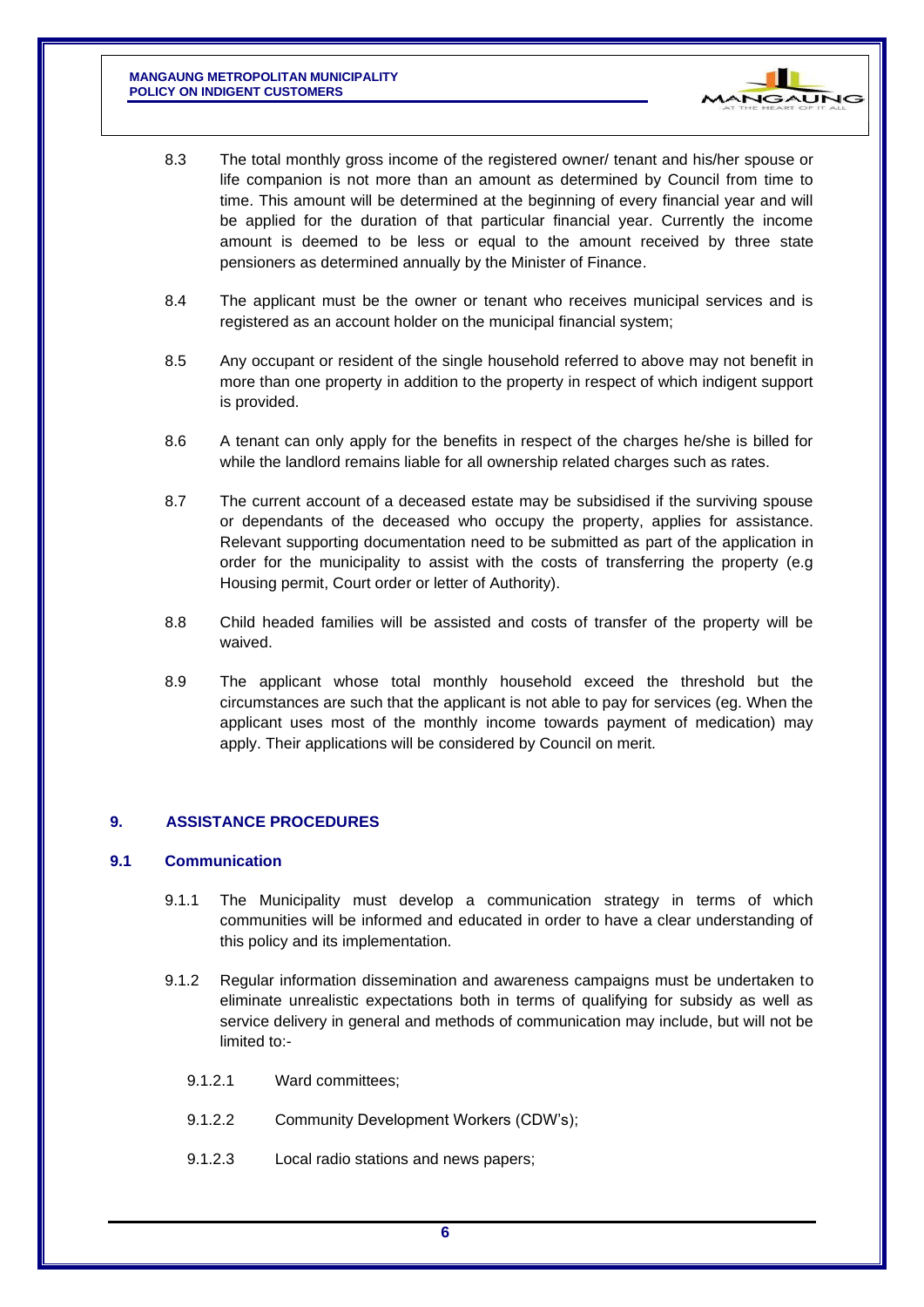

- 9.1.2.4 Municipal accounts;
- 9.1.2.5 Imbizo's and road shows; and
- 9.1.2.6 Sector department road shows (sharing resources promotion of access to services)
- 9.1.2.7 Jamborees where government and municipal officials are made available to assist residents with applications such as ID applications, pension- and social grant applications, etc.

#### **9.2 Institutional Arrangements**

The Municipality must designate existing staff or appoint officials, or engage appointed Community Development Workers who have been trained in terms of the Municipality's directions to assist with the implementation and development of this policy and must establish appropriate registration points in its area, the cost of which may be funded through the equitable share allocation.

#### **9.3 Application/Registration**

- 9.3.1 A person applying for indigent support must complete a formal indigent support application form approved by the Municipality.
- 9.3.2 Such forms will be available at approved registration points provided by the Municipality.
- 9.3.3 Applications for the indigent subsidy must be accompanied by the following documentation:-
	- 9.3.3.1 The latest municipal account/ account information for the household;
	- 9.3.3.2 Proof of the identity of the account holder; and
	- 9.3.3.3 Proof of the income of all occupants on the property; i.e. a letter from his/her employer, salary slip/ envelope, pension grant receipt or bank statement showing the grant transferred unemployment insurance fund (UIF) card or a certificate that confirms registration as "looking for employment"; or
	- 9.3.3.4 Bank Statement for the last three months certified by the bank and a statement from the applicant that no other bank accounts exist.
	- 9.3.3.5 In the absence of any proof to be submitted either through paragraphs 9.3.3.3 or 9.3.3.4 a sworn affidavit must be submitted together with the documentation required in terms of paragraphs 9.3.3.1 and 9.3.3.2.

#### **9.4 Assessment and Screening of Applicants**

Upon registration of an application, all information will be verified by the responsible officials.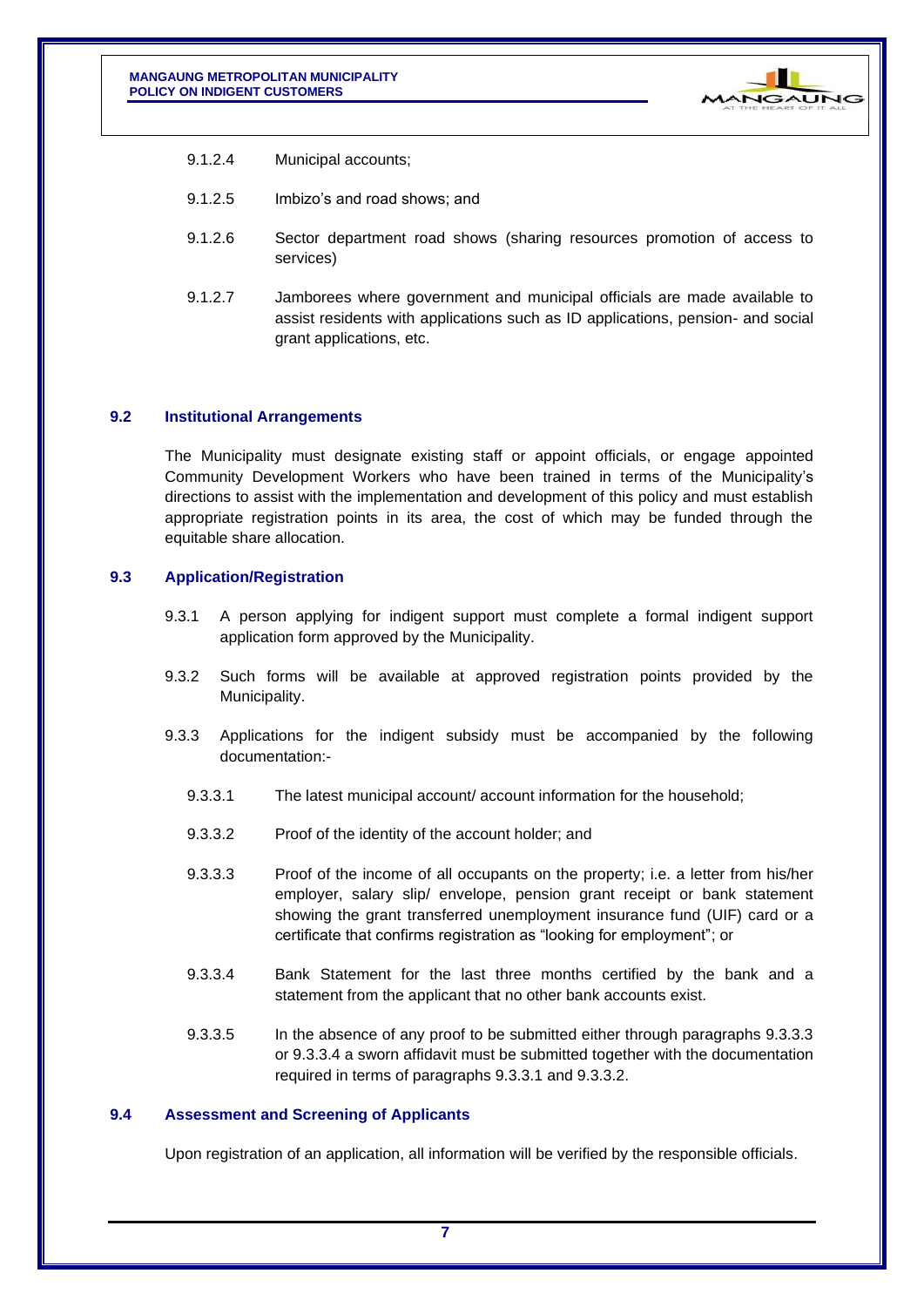

#### **9.5 Recommendation and Approval**

Once the verification has been completed the responsible official must submit the application and recommendation to the relevant Supervisor for review and submission of a batch to Mayco for approval.

To ensure credibility Councillors, Ward Committees, will be consulted as part of the verification process.

#### **9.6 Indigent Applications submitted by Councillors and Ward Committees**

All application forms collected or completed by Ward Councillors and Ward Committees on behalf of the beneficiaries will be submitted to the responsible official and will be processed in line with paragraph 9.3 and 9.5 above.

#### **9.7 Right of Appeal**

An applicant who feels aggrieved by a decision taken in respect of his or her application may lodge an appeal in terms of section 62 of the Municipal Systems Act, Act no 32 of 2000.

#### <span id="page-8-0"></span>**10. INTRODUCTION TO INDIGENT SUPPORT**

- 10.1 The extent of the monthly indigent support granted to indigent households must be based on budgetary allocations for a particular financial year and the tariffs determined for each financial year.
- 10.2 The general threshold for indigent support is restricted to qualifying households with a total monthly gross income of the registered owner/ tenant and his/her spouse or life companion not more than an amount as determined by Council from time to time. This amount will be determined at the beginning of every financial year and will be applied for the duration of that particular financial year. Currently the income amount is deemed to be less or equal to the amount received by three state pensioners as determined annually by the Minister of Finance.

#### <span id="page-8-1"></span>**11. THE EXTENT OF INDIGENT SUPPORT**

Within the above mentioned budgetary process and in striving to create the situation where poor households will be granted access to a full social package, assistance and support to households may be granted as set out below.

#### **11.1 Electricity**

- 11.1.1 All registered indigents will receive 50 kWh of electricity per month fully subsidised or an amount to be determined by Council on an annual basis.
- 11.1.2 Unused free electricity units will not be carried over to the next month. Any meter tampering will result in the subsidisation to be withdrawn. In the event of the electricity supplied by Eskom directly the Municipality will pay over an amount to Eskom equal to 50 kWh of electricity per month based on the customers registered with the Mangaung Municipality as indigents and not based on any indigent records submitted by Eskom.

#### **11.2 Water**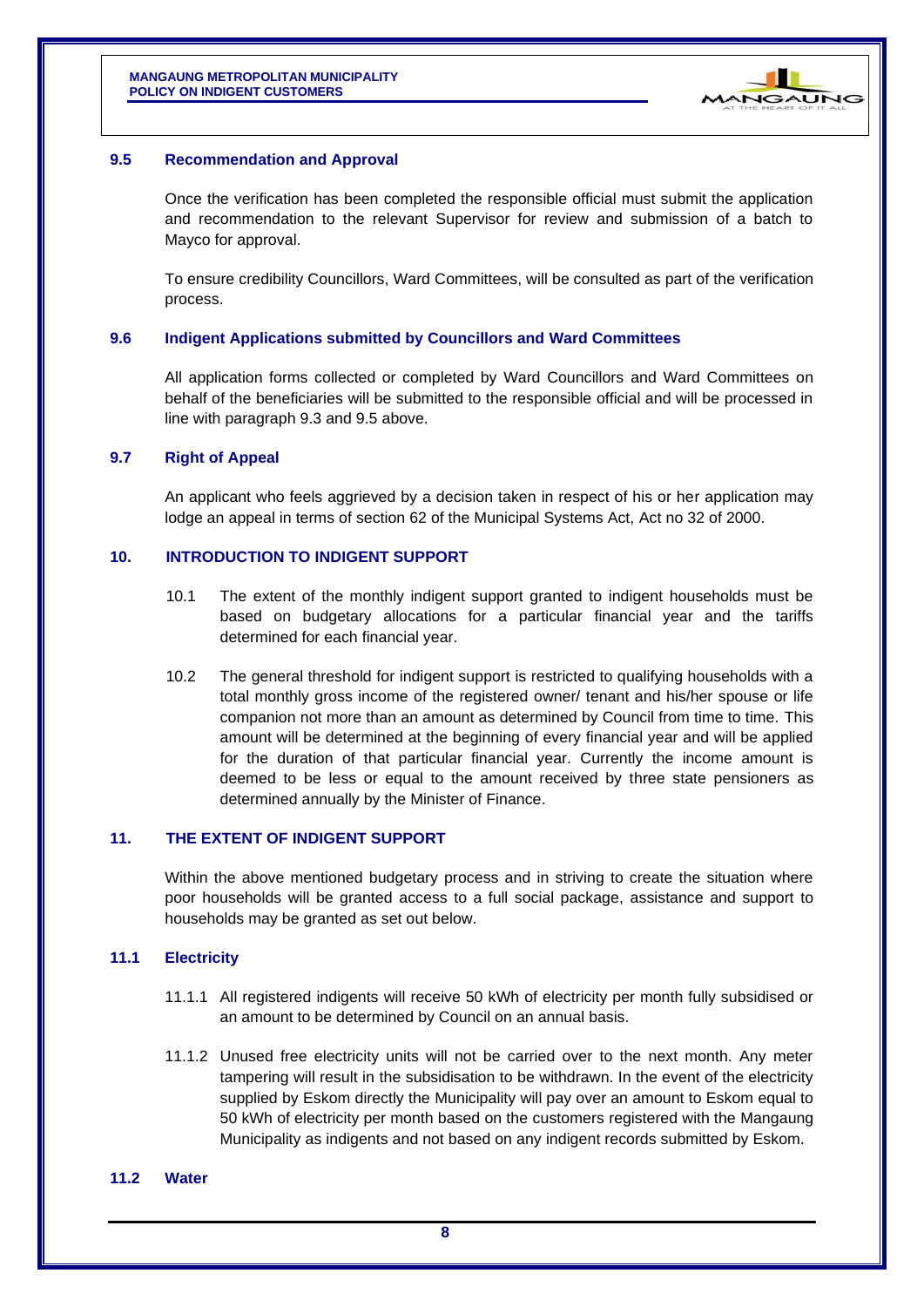

- 11.2.1 All registered indigents will receive 6 kilolitres of water per month fully subsidised or an amount as determined and provided for by the Council in the annual budget from time to time
- 11.2.2 The subsidy shall not be more than the applicable tariff for that year and will be applied for the duration of that particular financial year. The subsidy shall form part of the tariff policy applicable for the financial year.
- 11.2.3 All registered indigents' leaks on internal water infrastructure, where possible, shall be repaired free of charge by the Municipality.

#### **11.3 Sanitation**

- 11.3.1 All registered indigents shall be fully subsidised for sanitation charges calculated on the basis of the market value of the property.
- 11.3.2 Residential property with a Market Value Equal or less than value as per tariff schedule are exempted from paying sanitation charges.
- 11.3.3 The subsidy shall not be more than the applicable tariff for that year and will be applied for the duration of that particular financial year. The subsidy shall form part of the tariff policy applicable for the financial year.

#### **11.4 Refuse Removal**

- 11.4.1 All registered indigents shall be fully subsidised for the basic levy for refuse removal for one service connection as provided for by Council in the annual budget from time to time.
- 11.4.2 Residential property with a Market Value Equal or less than value as per tariff schedule are exempted from paying refuse charges
- 11.4.3 The subsidy shall not be more than the applicable tariff for that year and will be applied for the duration of that particular financial year. The subsidy shall form part of the tariff policy applicable for the financial year.

#### **11.5 Property Rates**

- 11.5.1 All registered indigents shall be fully subsidised for the payment of property rates provided for by Council in the annual budget from time to time and subject to the provisions of the Municipal Property Rates Act.
- 11.5.2 The subsidy shall not be more than the applicable tariff for that year, and will be applied for the duration of that particular financial year. The subsidy shall form part of the tariff policy applicable for the financial year.

#### **11.6 Burials**

11.6.1 In the event of the death of a member of a registered indigent household, the Municipality will exempt the household from the cost of digging and preparation of a grave, provided that the burial takes place in a municipal cemetery. Such application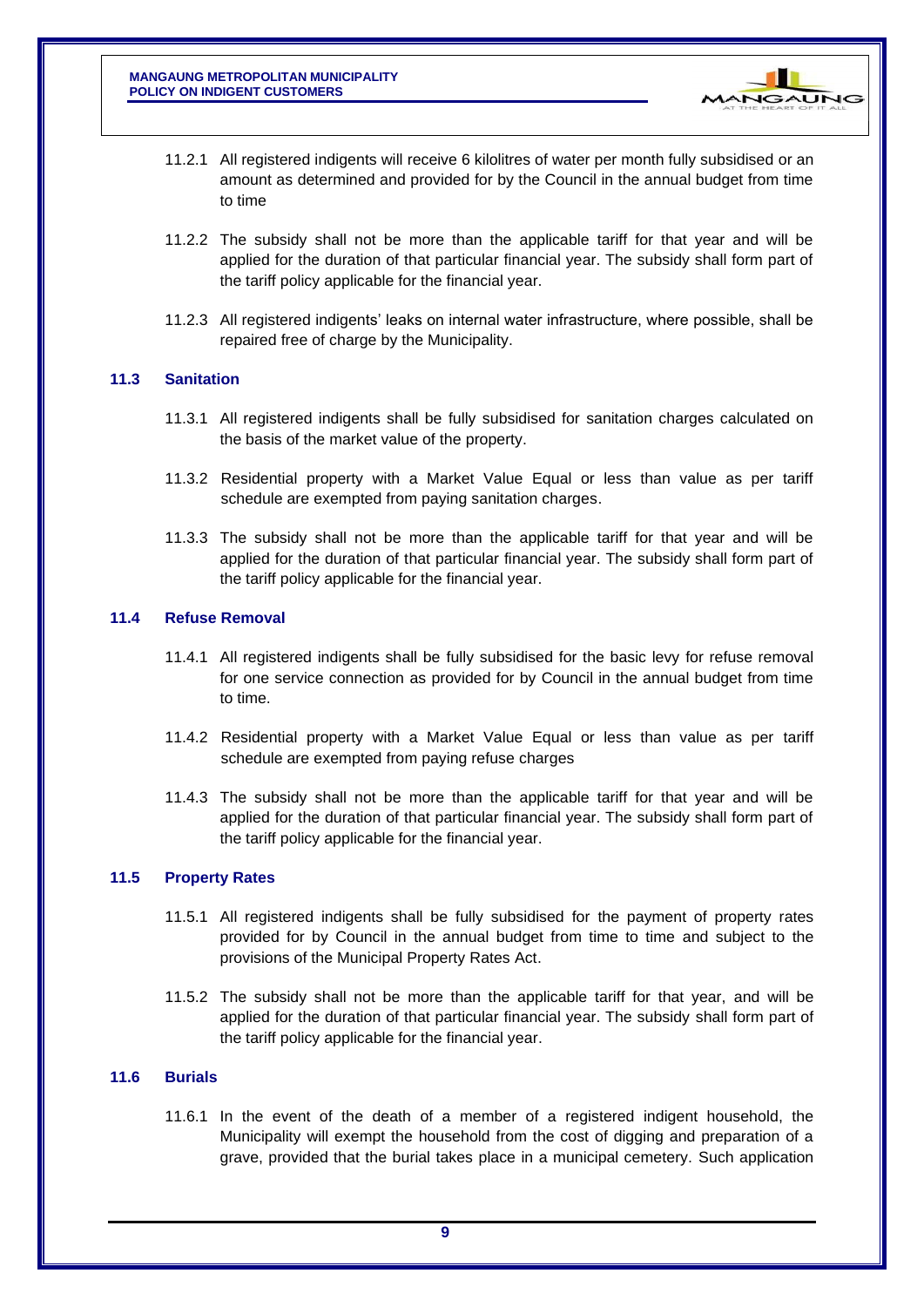

must be accompanied by a certified copy of the Death Certificate, Burial Order and a sworn affidavit regarding the relationship of the applicant.

- 11.6.2 In the event of the dead of a member of a registered indigent household, the municipality will follow the processes outline in the "Guidelines for the burial of indigent persons and unidentified bodies" which forms part of this policy attached hereto as an annexure
- 11.6.3 Council also subsidises the cost of a coffin within limits determined annually.

#### <span id="page-10-0"></span>**12. PROCESS MANAGEMENT**

#### **12.1 Applications**

- 12.1.1 The indigent application form should be completed in full.
- 12.1.2 All applications must be sworn by the SAPS or a Commissioner of Oath.
- 12.1.3 Applicants must give permission that the information submitted may be verified by a credit bureau or similar agency.
- 12.1.4 Compile all pre-approved and rejected applications to department supervisor.
- 12.1.5 Supervisor will take all indigents applications to manager indicating which ones have been pre-approved and which one has been rejected.
- 12.1.6 Applicants give permission that information may be obtained from SARS and similar institutions to verify status of indigency.

#### **12.2 Validity Period**

- 12.2.1 The validity period of assistance will be for the duration that the applicant remains indigent. Households, in terms of the audit and review process, will be subjected to scrutiny to determine any change in status.
- 12.2.2 Households may have to periodically re-apply. The period of validity will be determined by the Municipality from time to time. Re-application must be done at least once in a three year cycle or any other period as may be determined by the Municipality.
- 12.2.3 Pensioners and disabled person will remain in the indigent register and there is no need for this group to re-apply since their status is regarded as permanent. However, the periodic verification must be performed in order to ascertain that the right people are enjoying the benefit.

#### **12.3 Death of Registered Applicant**

In the event that the approved applicant passes away the heir/s of the property must re-apply for indigent support, provided that the stipulated criteria are met.

#### **12.4 Publication of Register of Indigent Households**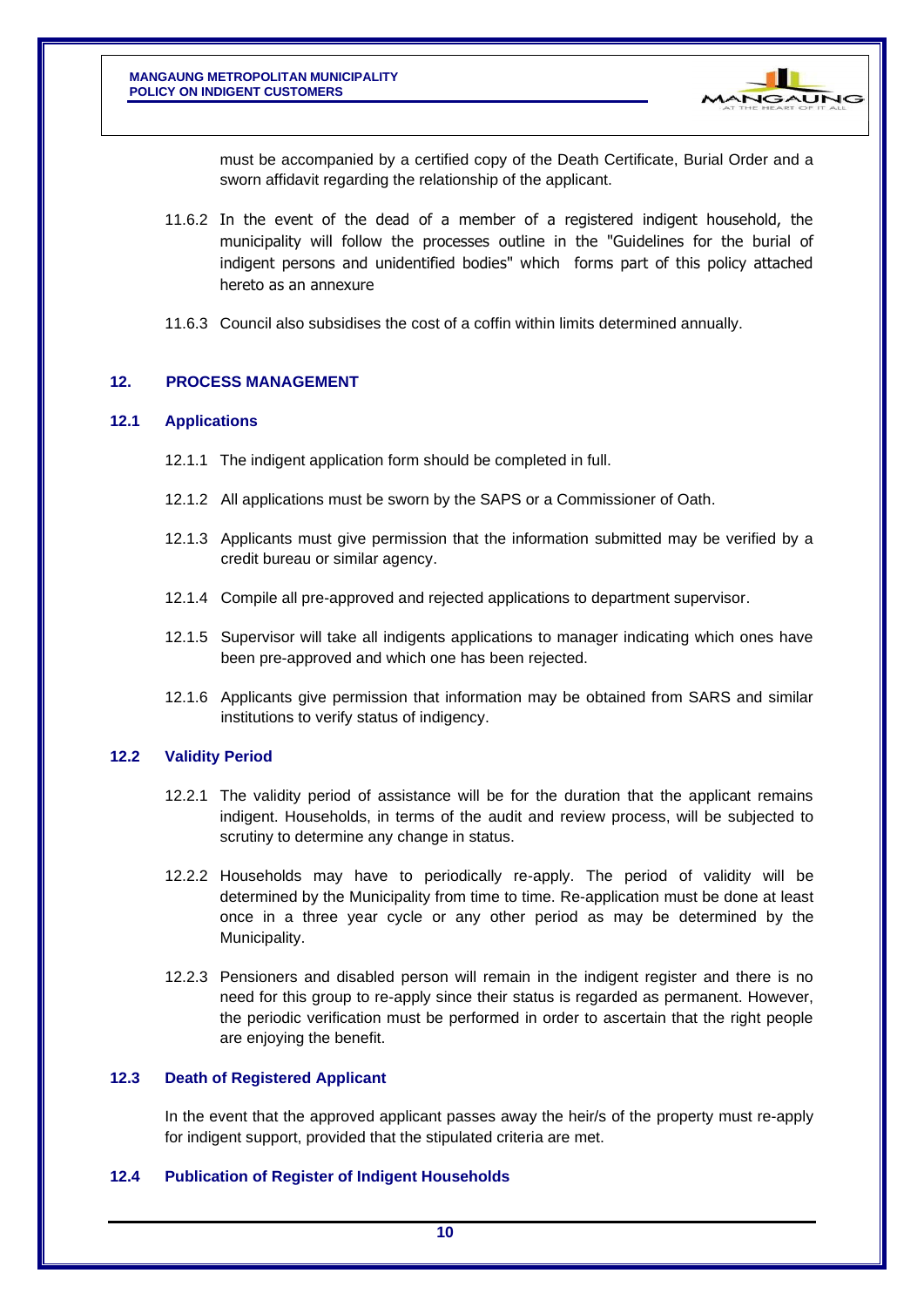

- 12.4.1 Names of indigent beneficiaries must be open for public perusal and comment. The applicant must give permission to the Municipality to publish his/her name and address on a list of account holders who receives subsidy in terms of this Policy.
- 12.4.2 Written objections from the public must be referred to the responsible official who will be responsible for investigating the validity of the complaint and referral to the Indigent Committee for appropriate action.

#### **12.5 Arrears and Excess Usage of Allocations**

- 12.5.1 Upon registration as an indigent household, the arrears on the account of the applicant will be written off.
- 12.5.2 Where restriction of consumption applies to a particular service, applicants may not refuse to be restricted in terms of Council policy. Where restrictions are not possible the account holder will be responsible for the consumption in excess of the approved subsidy.
- 12.5.3 Current policy requires that upon approval of indigent status the customer's meters for water will be converted to pre-paid meters, at the cost of Council.
- 12.5.4 If a pre-paid meter cannot be installed immediately the customer may be subjected to restriction measures to only allow for the monthly minimum free basic services.
- 12.5.5 The writing off of any arrears is strictly subject to the provision that the property may not be sold within a period of three years from the date that the owner qualify as a registered indigent. In the case of the property being sold inside a period of three years the arrear debt, excluding any further accumulated interest, will be recovered before a clearance certificate is issued

Costs for operation and maintenance of infrastructure at indigent households to be borne by the municipality.

#### **12.6 Termination of Indigent Support**

Indigent Support will be terminated under the following circumstances:-

- 12.6.1 Upon death of the registered indigent customer for that particular property.
- 12.6.2 Upon sale of the property in respect of which support is granted, subject to the provisions of paragraph 12.5.5.
- 12.6.3 When circumstances in the indigent household have improved to the extent where the income threshold as determined is exceeded.
- 12.6.4 If the applicant is found to have misled Council about his/her personal circumstances or has furnished false information regarding indigent status, in which case the following will apply:-
- 12.6.4.1 All arrears will become payable immediately;
- 12.6.4.2 Stringent credit control measures will apply; and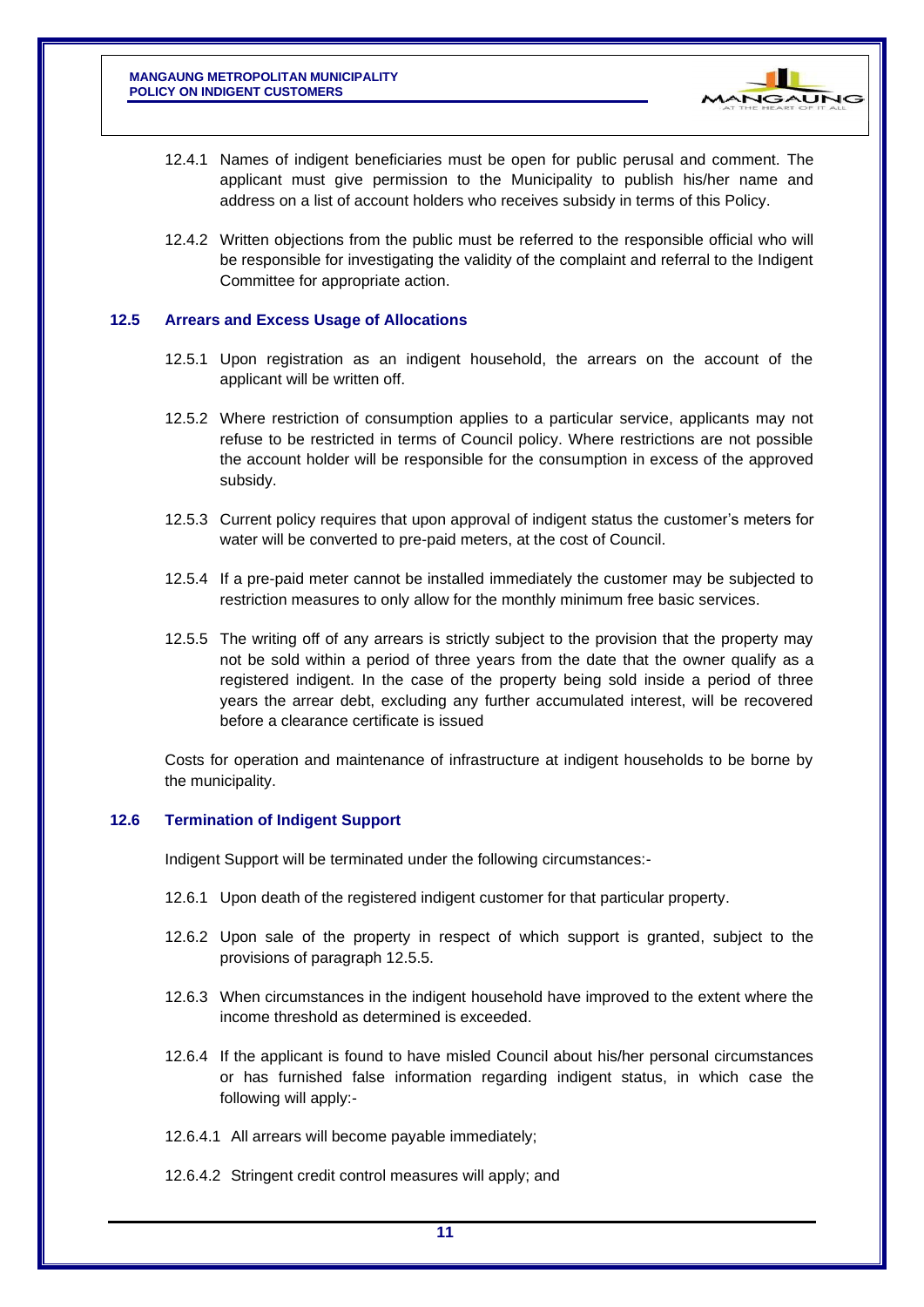

12.6.4.3 The applicant will not be eligible to apply for indigent support for a period of five (5) years.

#### **12.7 Audit and Review**

- 12.7.1 The Municipality may conduct regular audits of the indigent register with regard to the information furnished by applicants, possible changes in status, the usage of allocations and debt collection measures applied and where necessary review the status of applicants.
- 12.7.2 The frequency of audits will depend on the institutional capacity of the Municipality to do so. Targeted audits and reviews should be undertaken to ensure the verification and reregistration of each qualified indigent customer at least once in a three (3) year cycle.
- 12.7.3 Council reserves the right to send officials or its agents to premises/households receiving relief from time to time for the purpose of conducting an on-site audit of the details supplied.
- 12.7.4 Where any doubt exists regarding the current status of a registered indigent customer, the matter should immediately be referred to the responsible official for verification at any time.

#### <span id="page-12-0"></span>**13. DRAFTING AND MAINTENANCE OF AN INDIGENT REGISTER**

- 13.1 The Municipal manager or his/her delegate will be responsible to compile and administer the database for households registered in terms of this policy.
- 13.2 Registration will take place on a continuous basis and in accordance with the programme of quarterly targeted audits and reviews. The Municipality may decide to launch special registration campaigns from time to time.
- 13.3 The Municipal Manager or his/her delegate will provide assistance to persons who cannot read or write, at such times and places as are specified in the notices published to indicate that the registration programme is to take place.

#### <span id="page-12-1"></span>**14. PENALTIES AND DISQUALIFICATION FOR FALSE INFORMATION**

- 14.1 Applicants will be required to sign and submit a sworn affidavit, to the effect that all information supplied is true and that all income, i.e. from formal and/or informal sources, is declared. Noncompliance will make the application invalid.
- 14.2 Any person who supplies false information will be disqualified from further participation in the subsidy scheme and be liable for the immediate repayment of all subsidies received and all debts including arrears that have previously been written off. Council may furthermore institute criminal proceedings, as it may deem fit.
- 14.3 The onus also rests on indigent support recipients to immediately notify Council of any changes in their indigence status.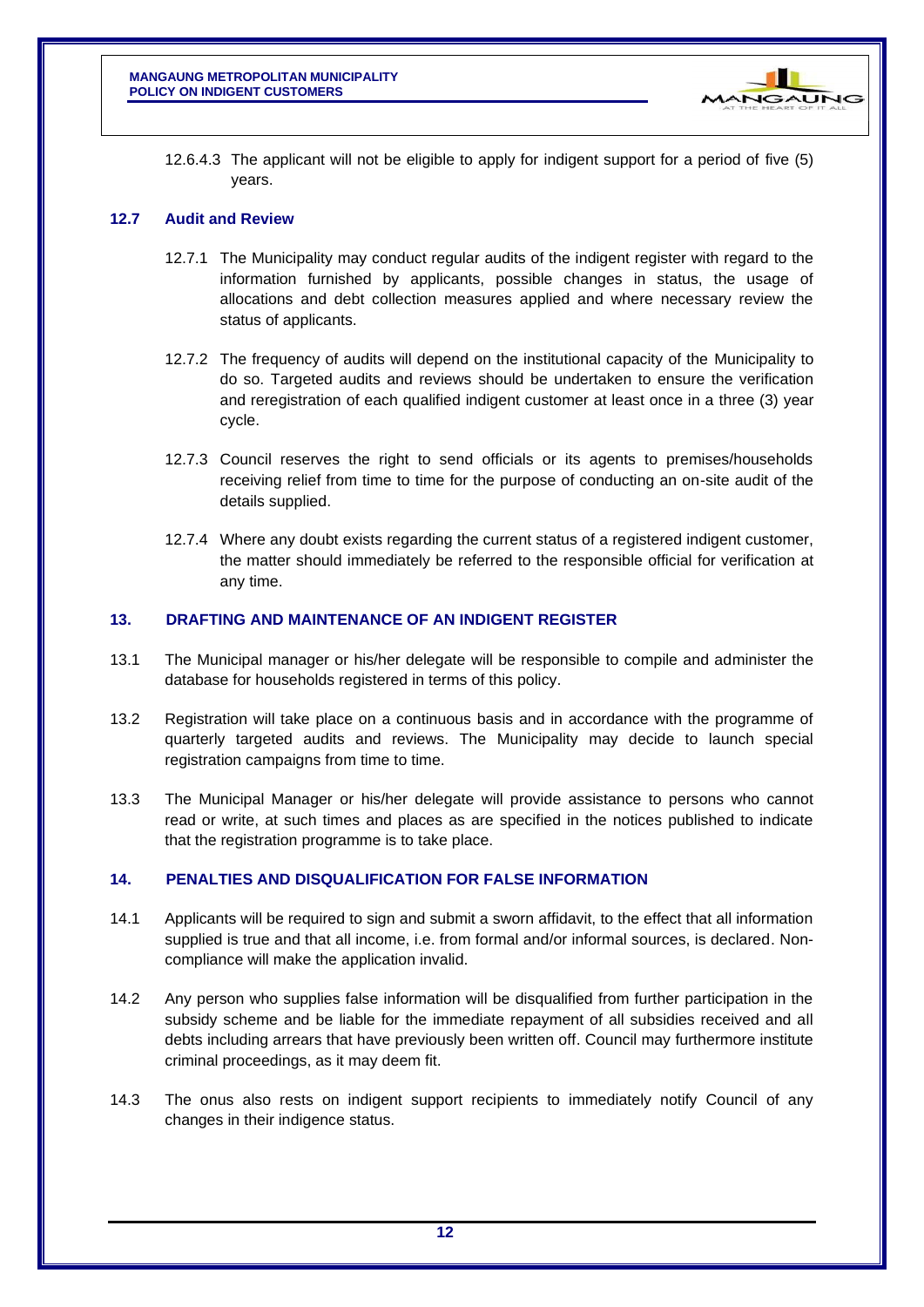

#### <span id="page-13-0"></span>**15. TARIFF POLICY**

- 15.1 The Municipal Systems Amendment Act stipulates that a Municipal Council must adopt and implement a tariff policy on the levying of fees for municipal services provided by the Municipality itself or by way of service delivery agreements and which complies with the provisions of the Act and with any other applicable legislation.
- 15.2 A tariff policy must reflect, amongst others, at least the following principles, namely that:-
	- 15.2.1 The amount individual users pay for their services should generally be in proportion to their use of that service;
	- 15.2.2 Poor households must have access to at least basic services through-
		- 15.2.2.1 tariffs that cover only operating and maintenance costs;
		- 15.2.2.2 special tariffs or life line tariffs for low levels of use or consumption of services or for basic levels of service; or
		- 15.2.2.3 any other direct or indirect method of subsidisation of tariffs for poor households.
	- 15.2.3 The extent of subsidisation of tariffs for poor households and other categories of users should be fully disclosed.

#### <span id="page-13-1"></span>**16. SOURCES OF FUNDING**

- 16.1 The amount of subsidisation will be limited to the amount of the equitable share received on an annual basis. This amount may be varied on a yearly basis according to the new allocation for a particular financial year.
- 16.2 The Municipality resolves to subsidise all registered indigents for property rates, electricity, water, sewerage, refuse removal and burials per month or an amount to be determined annually by Council.
- 16.3 If approved as part of the tariff policy the amount of subsidisation may at any time be increased through cross subsidisation, i.e. step tariff system in which case paragraph 15.2.3 regarding disclosure shall apply.

#### <span id="page-13-2"></span>**17. METHOD OF TRANSFER AND THE VALUE OF THE SUBSIDY**

- 17.1 No amount shall be paid to any person or body, but shall be transferred on a monthly basis as a credit towards the approved account holder's municipal services account in respect of the property concerned.
- 17.2 Arrear amounts shall not qualify for any assistance and shall not be taken into consideration. Calculations shall be based on the monthly current accounts only and in accordance with the approved tariff policy.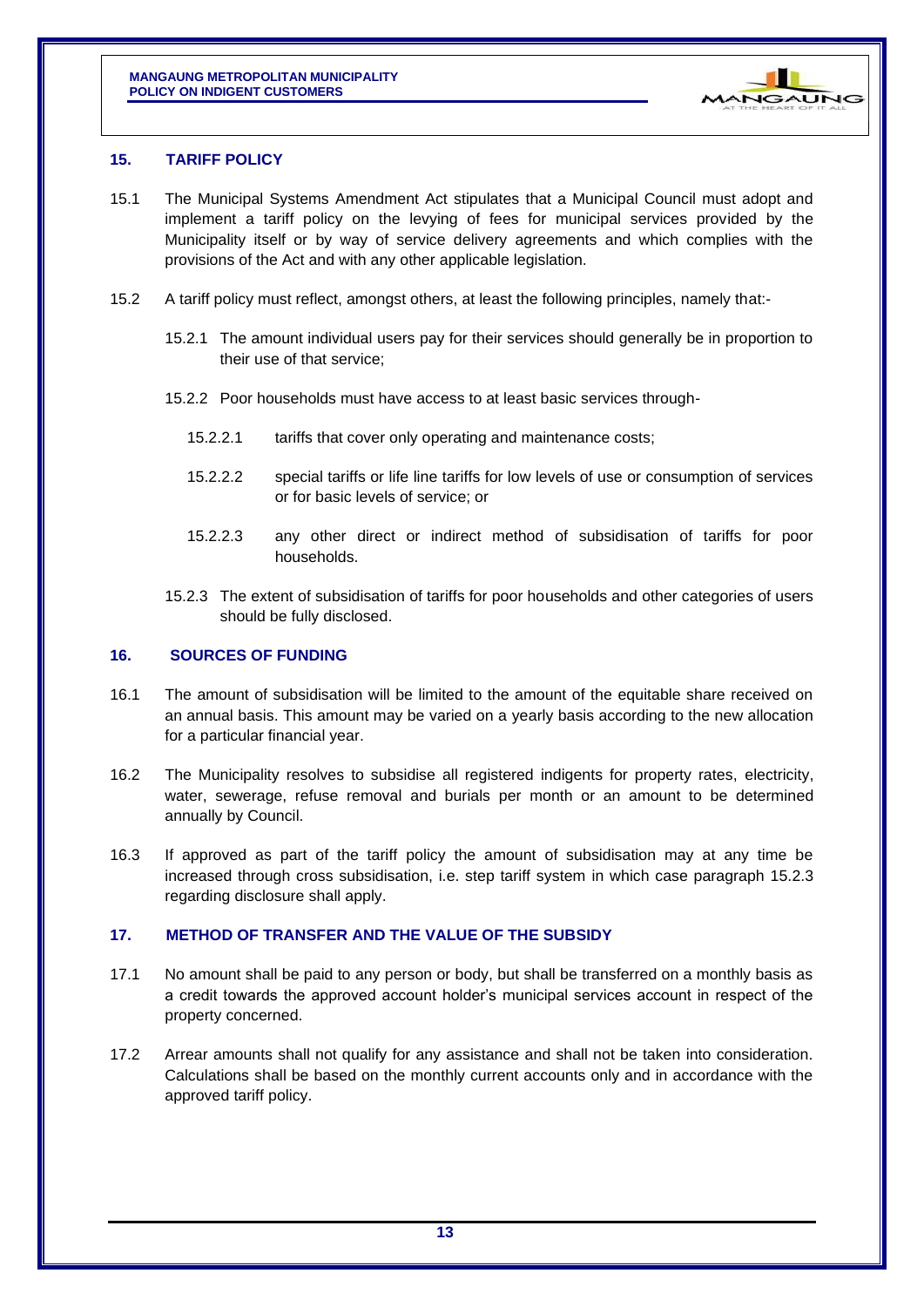

#### <span id="page-14-0"></span>**18. RESTORING SERVICES TO QUALIFIED HOUSEHOLDS**

If an application is approved services will be restored free of charge. If services are to be suspended thereafter in terms of the approved credit control policy the approved tariff for reconnection will be payable.

#### <span id="page-14-1"></span>**19. DEPOSITS**

- 19.1 In terms of Councils Credit Control and Debt Collection Policy all customers must apply for the provision of municipal services before such services are rendered to a particular property. On application for the provision of municipal services the customer deposit prescribed by Council shall be paid.
- 19.2 For the purposes of registering and allocating the applicable subsidy to qualified indigent customers, accounts will be opened for these customers without requiring any deposit. This is made possible through the fact that the value of services levied against these accounts is fully offset on a monthly basis against the applicable indigent subsidy. This arrangement will immediately terminate if the status of the indigent customer changes.

#### <span id="page-14-2"></span>**20. MONITORING AND REPORTING**

The Chief Financial Officer and Head Of Social Services must report quarterly to the City Manager via the Municipality's Service Delivery and Budget Implementation Plan to enable the City Manager to report to Council and other interested parties. Such report shall reflect on:-

- 20.1 Number of indigent household applications received;
- 20.2 Amount of subsidy allocated per benefit category;
- 20.3 Amount of debt accumulating and debt recovery information (number of customers; enquires; default arrangements; growth or diminishing of arrear debtors; ideally divided into wards, domestic, state, institutional and other such divisions);
- 20.4 Performance against targets set in respect of indigent support and poverty relief and in particular with regard to the following:-
- 20.4.1 Number of applications for indigent support dealt with;
- 20.4.2 Time taken to process and finalise applications;
- 20.4.3 Site visits undertaken; and records and monitoring of child headed families per ward
- 20.4.4 Awareness and Exit initiatives.
	- 20.5 Changes in the registered status of indigents.

#### <span id="page-14-3"></span>**21. CAPACITY BUILDING**

The Municipality must ensure that all officials and councillors are appropriately capacitated in Free Basic Services in terms of the following key areas:-

21.1 Database management;